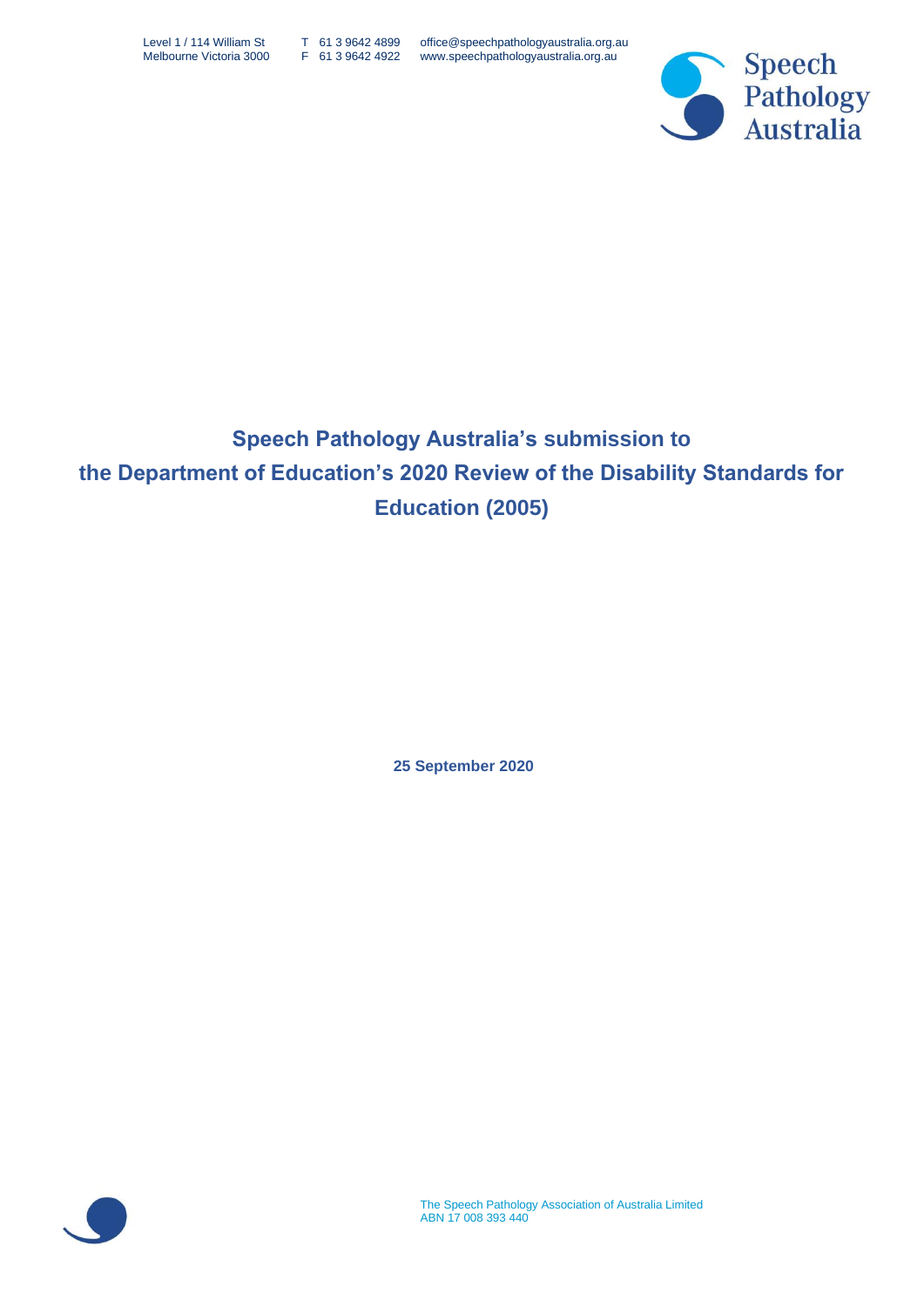#### **Disability Standards for Education Review Team Disability Strategy Taskforce GPO Box 9880 Canberra City ACT 2601**

#### Dear Review Team,

Speech Pathology Australia welcomes the opportunity to provide feedback to the Department's 2020 review of the Disability Standards for Education (2005). As you are aware Speech Pathology Australia is the national peak body for speech pathologists in Australia, representing over 10,000 members. Speech pathologists are university-trained allied health professionals with expertise in the diagnosis, assessment, and treatment of speech, language and communication disabilities, and swallowing disorders. Our members work across all levels of the education system and within the NDIS.

Communication is the means by which learning is facilitated and assessed. The ability to learn and to access the curriculum is heavily reliant on robust language skills; without strong communication skills children are at risk of falling behind in many areas. Communication disabilities may mean that a student's capacity to understand and use language can be severely compromised and the effects on their access and participation (including literacy and learning) can be significant. Students with communication disabilities therefore require additional support to access and participate in the curriculum and achieve expected educational outcomes.

It is the view of Speech Pathology Australia that the Disability Standards for Education 2005 remain a critical and valued instrument of legislation to support access and participation in education and training for students with disability.

However, as surmised in the outcomes of the 2011 and 2015 review of the Standards, the key concerns relate to the implementation of the Standards (rather than the Standards themselves). There are several barriers to the successful implementation of the Standards which until addressed, will continue to prevent students with disability from effectively accessing and participating in education on the same basis as students without disability. These barriers include a lack of mandatory training for educators and school leadership teams, inconsistent understanding of the term 'reasonable adjustments' and inadequate explanation of this in the guidance notes document. A further barrier to effective implementation is that the obligation of consultation, as outlined in the Standards, is not well understood.

We have structured our feedback in response to relevant terms of reference and include, where appropriate, examples provided by our members working in the education and disability sectors. We preface our remarks and recommendations with brief background information on communication disabilities and swallowing disorders, the critical effect of these impairments on access and participation in education and the role of speech pathologists working with students with these disabilities.

We hope you find our feedback and recommendations useful. If we can be of any further assistance or if you require additional information please contact Ms Jane Delaney, Senior Advisor Early Childhood and Education at the Speech Pathology Australia National Office on 03 9642 4899 or by email, jdelane[y@speechpathologyaustralia.org.au.](mailto:agedcare@speechpathologyaustralia.org.au)

Yours faithfully

**Tim Kittel National President**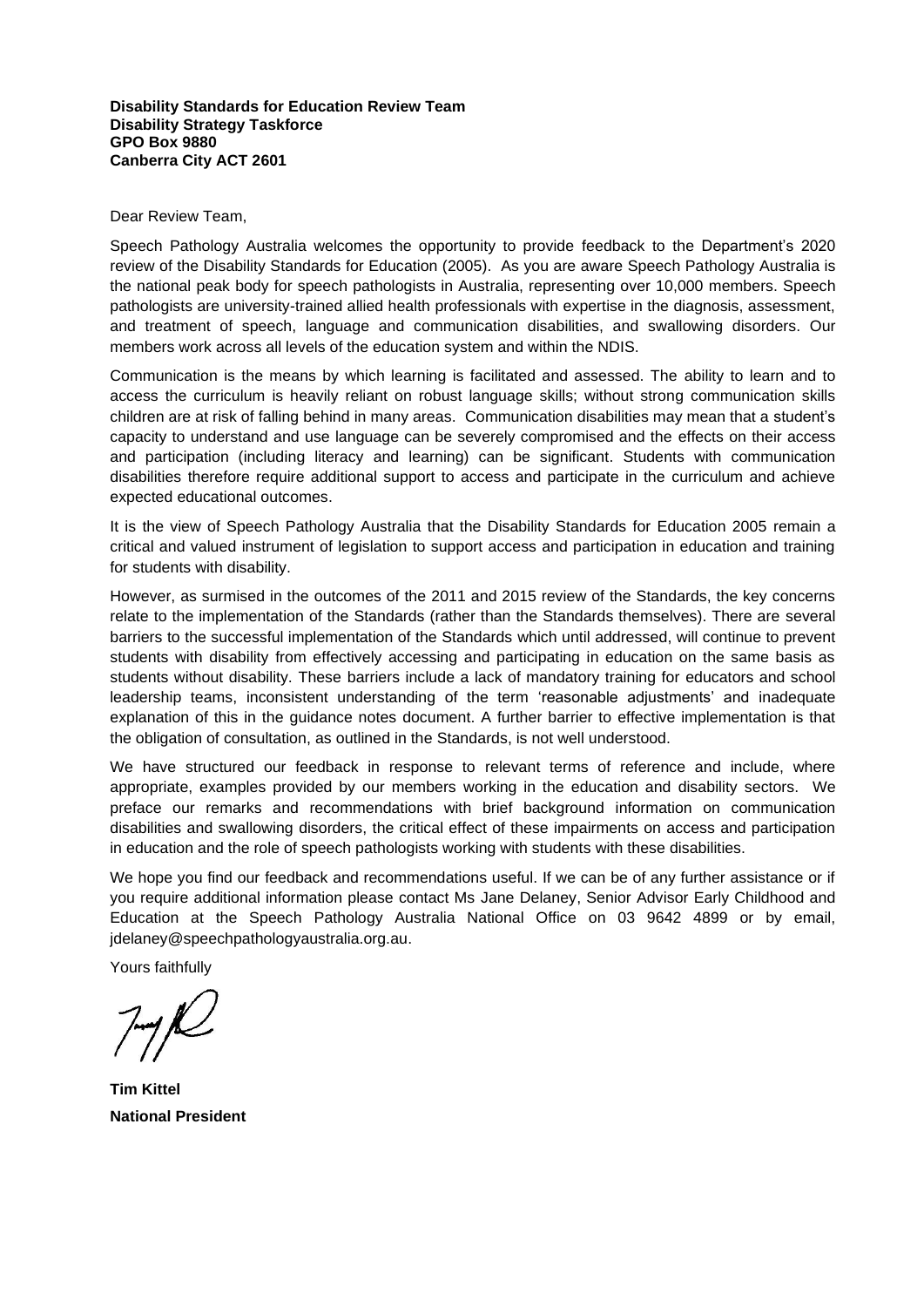# **About communication and swallowing disability in students and their effect on access and participation in education**

Language skills are a foundation of all learning, but in particular, literacy learning. The ability to learn and to access the curriculum is heavily reliant on robust language skills. These underlying language skills need to develop throughout schooling to support curriculum participation and achievement. Many children with developmental disabilities are still at an early level with their development of communication, speech and language and therefore educational settings need to provide supports for these children to develop the communication skills which typically developing students already have when they enter school.

Communication disabilities may mean that a student's capacity to understand and use language can be severely compromised and the effects on their access and participation (including literacy and learning) can be significant. For example, difficulties in communication will affect a student's ability to participate fully in classroom activities, interact with teachers and other students, understand directions and information, learn reading, writing and numeracy.

Children's social communication skills may also be compromised, so that they have difficulty interacting appropriately to make friends, participate in conversations, and to negotiate and make choices, all of which are an important part of school life. Children with speech, language and communication needs are at greater risk of bullying<sup>i</sup> and report less school enjoyment than peers.

Children with Complex Communication Needs (CCN) face further significant barriers to being able to initiate and participate in more extended conversations – because of their own language difficulties, and the limitations and barriers associated with the use of the Augmentative and Alternative Communication (AAC) systems they need to use.

Swallowing disorders affect the ability to safely swallow food or liquids, the causes may be genetic, developmental, acquired and may be caused by structural, physiological and/or neurological problems affecting the swallowing function. Mealtime support may be needed for students with swallowing disabilities and provided within an educational setting to ensure their physical safety (they don't choke) and adequate nutritional intake whilst they are at school. If a student cannot eat and drink safely whilst they attend school, then they are not able to participate in school.

# **Supports for students with communication and swallowing disability and the role of speech pathologists**

Speech pathologists are trained to provide evidence-based therapy supports to students, which need to be tailored to the needs of individual students after thorough assessment. In addition, speech pathologists also provide information, training, coaching for communication partners, including educators and peers. Speech pathology services should therefore be developed and implemented in consultation and partnership with the school principal, teachers, parent/family and student.

Schools have a duty of care to ensure that students are able to safely participate in activities. Students who are at risk of choking or aspiration due to swallowing difficulties, require specific support through clearly documented mealtime plans and training of support people working with that student. These plans should be demonstrated, written and then regularly reviewed by a speech pathologist whose personal scope of practice includes this focus area of intervention.

Speech pathologists and teachers have different but complementary roles in education. Speech pathologists should therefore be an essential part of the educational team, working alongside teachers to implement effective teaching practices to support literacy development (for whole classes) or to develop adjustments to teaching and assessment for a student with identified needs.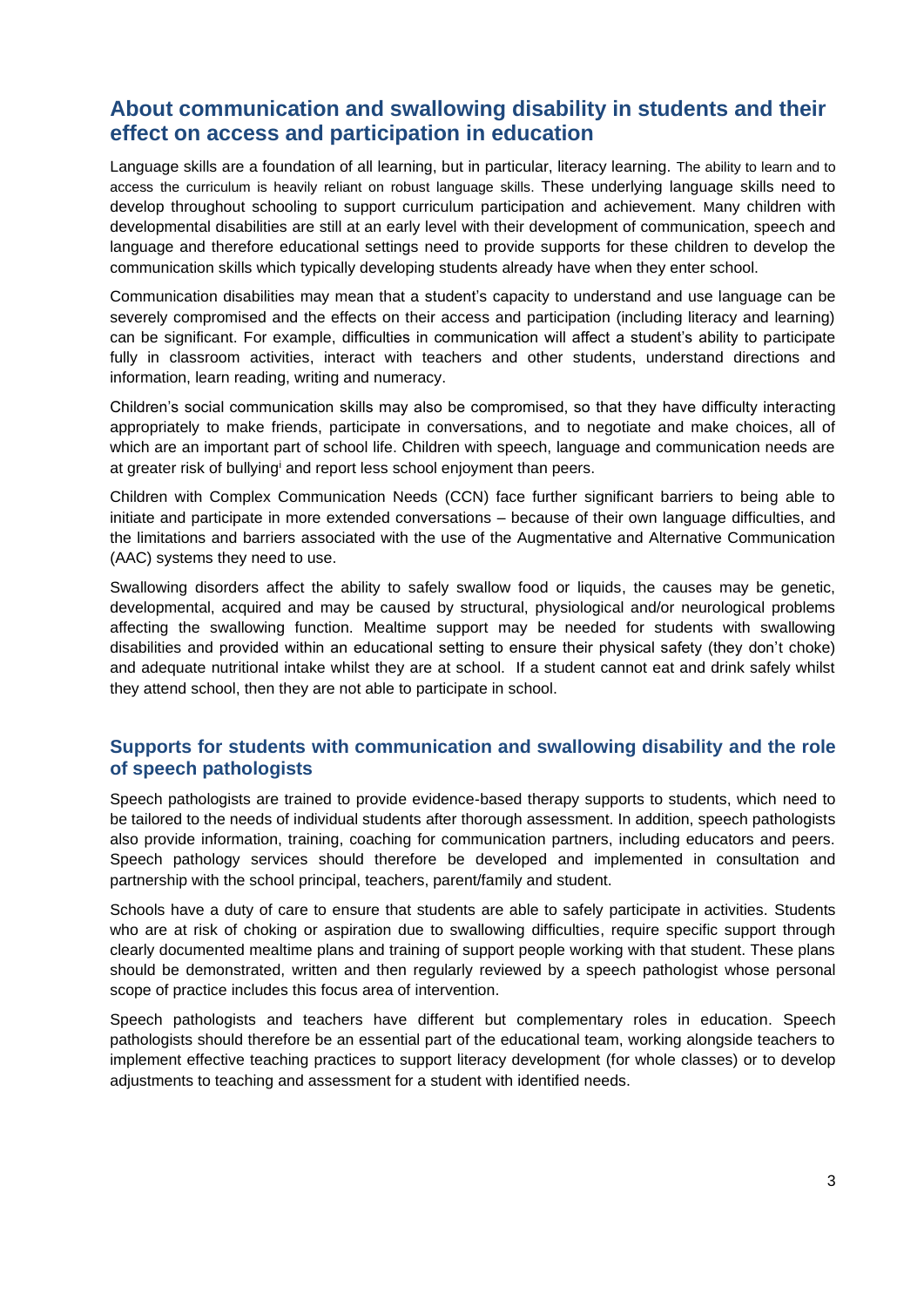# **Speech Pathology Australia's feedback regarding relevant terms of reference:**

## **1. Are the rights, obligations and measures of compliance set out in the Standards (and its Guidance Notes) clear and appropriate?**

#### *Reasonable adjustments*:

Issues remain with the use of the term 'reasonable adjustments' within the Standards, as this term can be broadly interpreted. The use of the terms 'reasonable adjustment' and 'unjustifiable hardship' require further clarification, explanation and examples to illustrate how these should be interpreted by schools, principals and educators. This would not only aid in understanding the intent of the Standards and how they should be implemented in practice and what the obligations are of education providers but is also particularly pertinent in the absence of robust compliance and accountability systems to ensure providers are meeting their legal obligations.

#### *Compliance and accountability*

Whilst complaints in relation to non-compliance with the Standards can be directed to the Human Rights and Equal Opportunity Commission (HREOC) and through the court system, there should be a more immediate process at a local or state level to have decisions reviewed prior to the more expensive, protracted legal pathways. The current complaints process relies on a family having good self-advocacy skills and the willingness and resources to engage in a prolonged legal process.

There are no immediate consequences for schools (or their state Departments of Education) if they do not comply with the Standards. Conversely, there is no systemic mechanism to publicly recognise schools, principals and teachers who provide exceptional support to students with disabilities, who extend far beyond the minimum requirements outlined in the Standards and who would be considered 'gold standard' examples of how inclusive education can be achieved.

There needs to be both incentives, to comply (beyond it being the 'right' thing to do for students with disabilities) and repercussions, (immediate and public) for schools which are demonstrated to have breached the Standards.

## **2. Do students, families and carers, educators, education providers and policy makers know about, understand, apply and comply with the rights, obligations and measures of compliance in the Standards?**

The Standards do influence access and participation in education by people with disabilities. They provide a legislative foundation that prescribes the rights of people with disability to access education on the same basis as people without disability. We feel however, that there is a need to increase awareness of the Standards for parents of students with disabilities. Speech Pathology Australia would welcome the opportunity to work with the Australian or state and territory governments to ensure informational material for parents of students with communication disabilities is available in accessible formats. For example, Easy and Plain English versions of the Standards should be produced for families, the parent module on the Standards available (to some) through the University of Canberra should be promoted widely as well as opportunities at a school or local level for parents to learn about the Standards and how they are applied in their child's school.

Whilst the legislative basis of the Standards is critical, the implementation of those standards is significantly varied across Australia. It varies according to states and territories, according to sectors (independent, government etc.), educational level (early childhood, primary, secondary), in response to different disability types, different schools and individual teachers. There are examples of excellent practice at the school and teacher level where the Standards have been implemented to the benefit of individual students and school communities. However, in general, the feedback from Speech Pathology Australia members is that the way the Standards are implemented is highly variable. This is particularly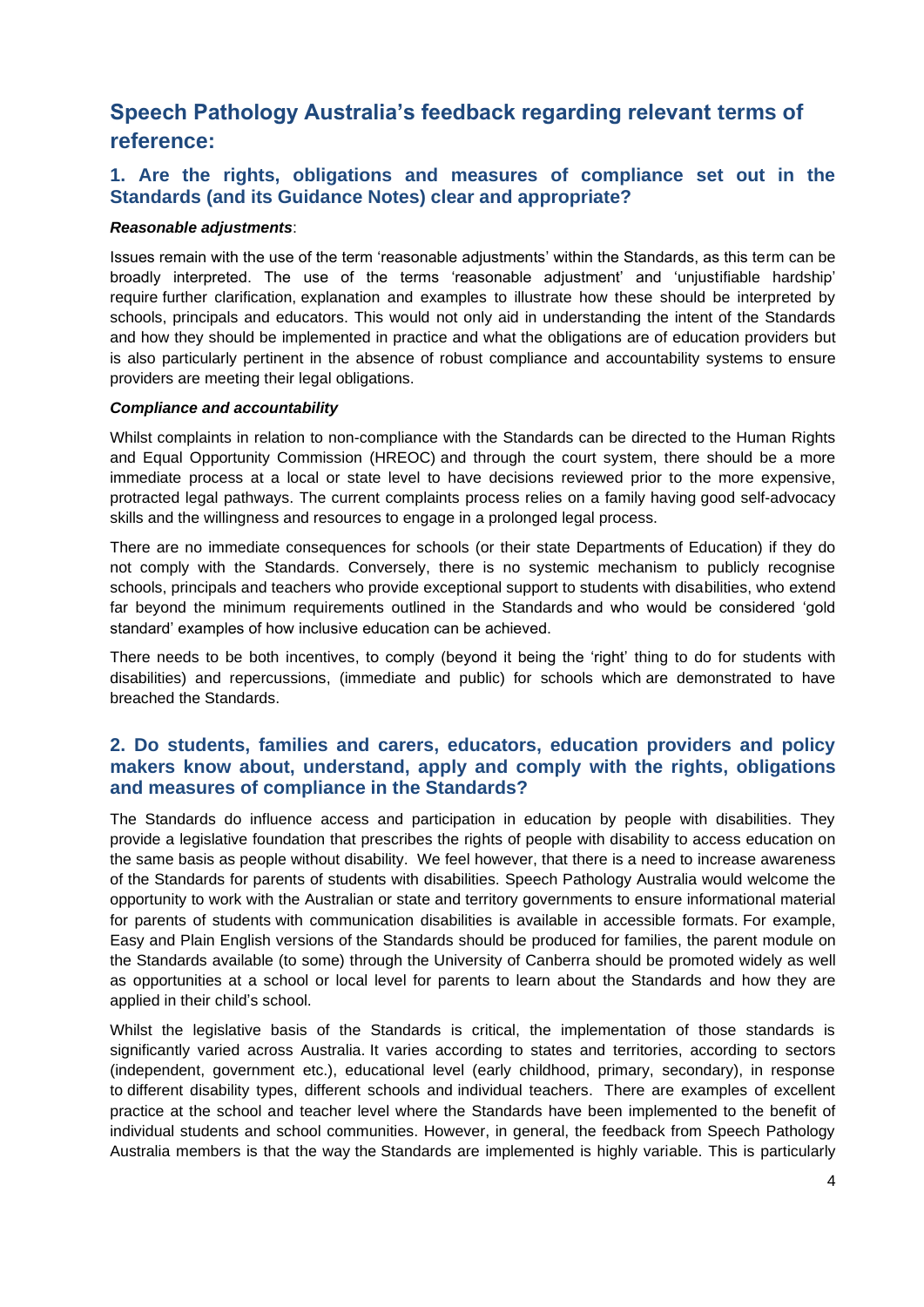problematic in rural and regional areas of Australia where there is limited choice for alternative schools if a student's needs are not being met.

#### *Training*

Feedback from our members working within the education sector indicates that educators and families are familiar that the Disability Standards for Education however, more work needs to be done to ensure the Standards are being used to inform decisions from the moment a student is enrolled. The Standards should be adopted as a tool of empowerment, not just compliance.

While funding for children with disability has increased over time, there are still questions about whether practices have changed. Similarly, is the money being spent in a way that supports what the standards are seeking to uphold? Our members report that while effort has been spent on building the knowledge of educators about the Standards, this does not always translate to effective application of the Standards for students with disabilities.

Therefore, mandatory training should be introduced and viewed with similar importance as student protection training. The training should be completed by educators, principals and their reporting authority/system leaders to ensure consistent understanding and implementation of the Standards across the sector. The training should include an initial induction training with yearly refreshers, ensuring ongoing compliance.

These recommendations are supported by "both the 2015 review of the Standards (Urbis 2015 Recommendation 4) and the Senate Report (Australian Senate, 2016, Recommendation 7) which emphasise the importance of the provision of information about and training in the Standards for education providers and their staff". ii

A Speech Pathology Australia member reported that a learning support officer had informed them that they were required to make observation on the NCCD tool, however the class teacher had not filled out the goal on the form. This implies that the NCCD data was being completed as a measure of compliance within the Standards and raises questions as to the use of data/relevant evidence being collected with the view of compliance in mind rather than using this tool appropriately and the Standards to aid authentic inclusion and participation.

#### *Reasonable Adjustments*

The training and guidance notes should include more information on the process of making reasonable adjustments. A document that includes a decision-making tool is required rather than a generic list. This would assist with the individualisation of the adjustments and ensure they are applicable to the child with a disability. This, together with appropriate training, would support improved implementation of the Standards and outcomes for students with disabilities.

Feedback from our members outlines that some educators don't have the ability to problem solve individual adjustments for every student and this often leaves the burden on families to describe what works for the child. However, this may be a challenge for some parents as they may not be aware of what their child requires within a classroom setting. Indeed, in such instances a family may attend a meeting and the educators may provide a pre-prepared list of adjustments. This further demonstrates the need for more training and support for educators in the area of adjustments and the consultation process.

With a greater understanding of the adjustments, educators would see the benefit, to all students in the classroom, when adjustments are implemented correctly. This would assist in understanding the bigger impact that supporting students with disabilities with the Standards, can have on a classroom, on a teacher's practice and aim to ensure these benefits can be sustained over time.

#### *Consultation*

The Standards state "before the education provider makes an adjustment for the student, the education provider must consult the student, or an associate of the student about whether the adjustment is reasonable" iii however, this does not always occur as standard practice. The obligation of 'consultation' is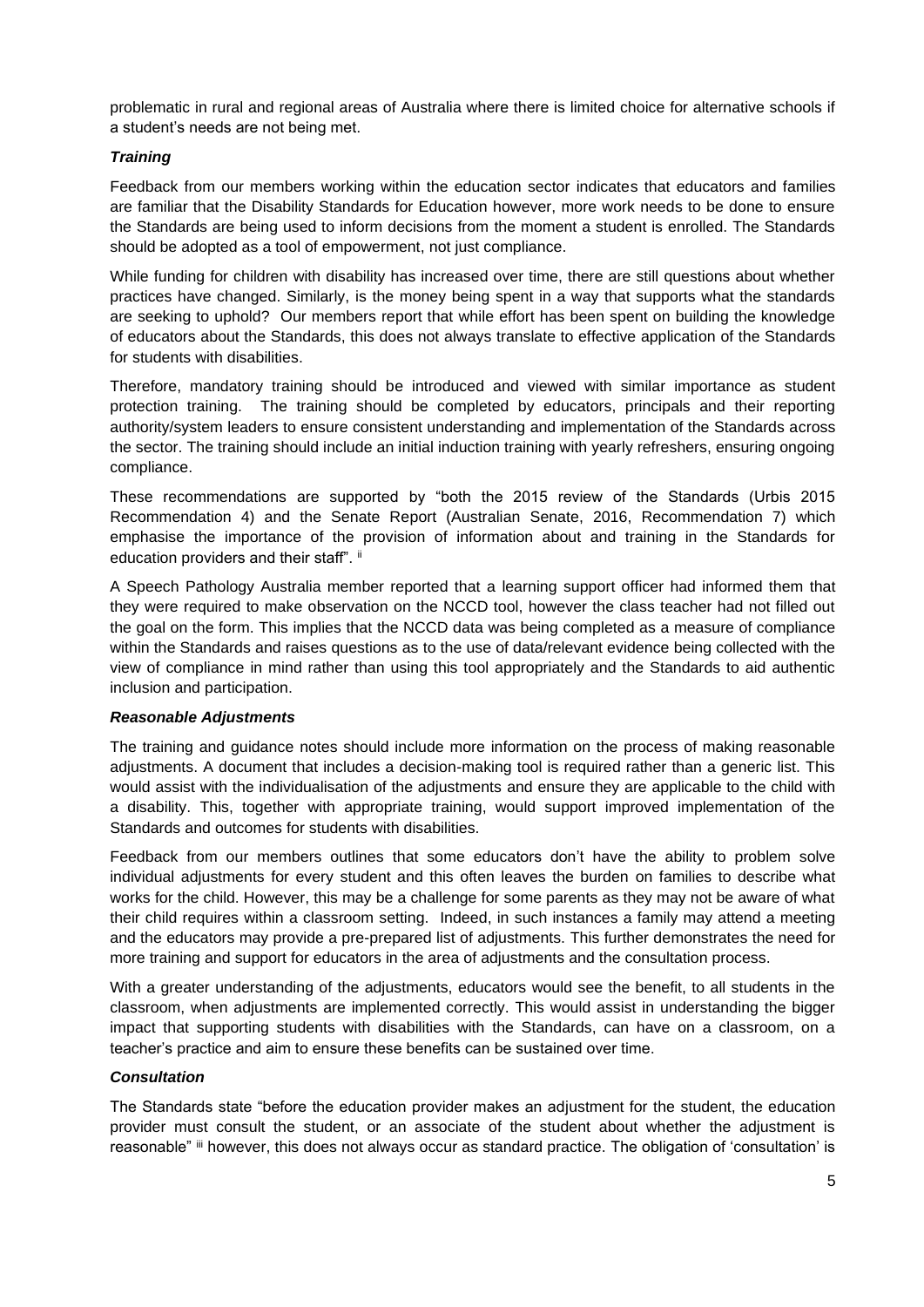not understood well by educators and/or leadership teams. Following the 2015 review a fact sheet was created about consultation however it does not mention student consultation, only parent consultation. As a result, there is a misalignment between the support materials and the standards which impacts on what people believe their obligations are. Mandatory training if implemented would go some way to address this issue.

The consultation process should confirm parents and students' understanding and endorsement that the adjustments meet the needs of the students, by requiring them to sign-off when adjustments have taken place. This will ensure the voice of people with disabilities and their associates are heard and used to inform adjustments. The NCCD offers an opportunity for this to occur as parents are supposed to be consulted, however this is not mandated in schools at this time. Furthermore, while the requirement for consultation is included in the NCCD it is not listed/presented as an initial priority. Person centred planning, strengths-based approaches need to be implemented consistently to ensure that a person is their own advocate. This needs to be prioritised in the Standards and Guidance notes. Resources to further support teachers' understanding of the process of consultation with students and parents, may alleviate the issues that are often raised by advocates/parents of children with a disability.

### **3. In the 15 years since the Standards were developed, have the Standards contributed towards students with disability being able to access education and training opportunities on the same basis as students without disabilities?**

The Standards have contributed to students with disability having improved access and participation however, there is still further work required to ensure that all students with disabilities have these opportunities on the same basis as students without disabilities.

The following examples highlight the continued inconsistencies and misunderstanding around the use of and implementation of the Standards.

#### *Speech and Language Disorders*

It is vital that speech, language and communication disabilities – whilst less 'visible' than many physical disabilities, are recognised and adaptations made within an education setting to ensure that the student can 'access and participate' in a way that is congruent with their communication abilities. Communication disability is less understood (broadly) within the education sectors, and there continues to be a lack of understanding of how, and in what ways adjustments are needed and how the Standards should apply for these students. This applies not only to students presenting with complex communication needs and or AAC requirements but for those presenting with other communication disorders such as Developmental Language Disorder and Speech Sound Disorders. In order to build the capacity of teachers to make reasonable adjustments for these students, speech pathologists should be included in the consultation process.

#### *Behaviour*

There needs to be further clarity regarding the use of behaviour management plans and their implementation in relation to the Standards. Our members often report that behaviour management plans are implemented as a result of inadequate adjustments being made to support access and participation. Previous experience indicates students with speech, language and communication needs are often overrepresented in exclusion data statistics as a result of behaviour issues. In these instances, the behaviour becomes the focus, rather than access to and participation in the curriculum.

Negative and anti-social behaviour at school are often the 'presenting' issues, with the behaviour masking an underlying problem with language and communication. Access to support services such as speech pathology, is therefore essential to assess and understand any underlying causes and/or unmet need. For example, a child with Autism may simply require regular sensory breaks throughout the day as a reasonable adjustment, rather than having a behaviour support plan put in place to limit their overactive behaviour. Currently there is inconsistent access to assessment and support services for children with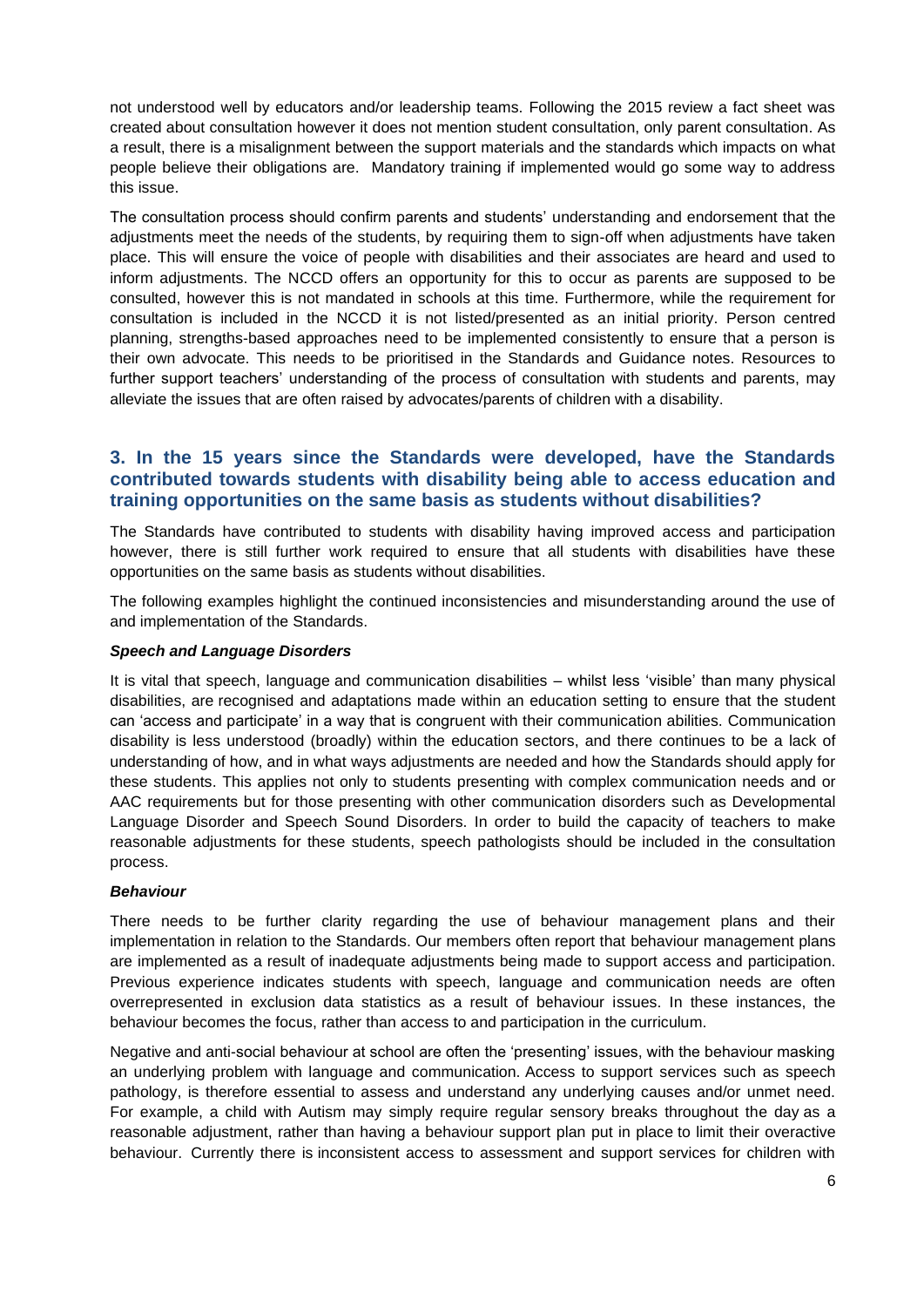communication disability meaning that these children are often left in the classroom without the support they require to fully and effectively participate in the curriculum.

#### *Swallowing disability/mealtime support*

Children with swallowing disability are not able to access the same education and training opportunities as their peers, due to lack of training and collaboration with specialist staff. One Speech Pathology Australia member reports:

*"I work with a child who has cerebral palsy - spastic quadriplegia. He eats pureed food and drinks thickened fluid. Until the family got NDIS funding and I started going to school to work with him, his aide or teacher had not had training on how to feed him safely by a speech pathologist. She was so afraid of him choking that she spent the whole 60 minutes of lunch-time feeding him lunch, so he didn't have any play-time with his peers."*

#### *Augmentative and Alternative Communication (AAC)*

It is essential for teachers to be responsive to learning strategies and provide education materials to meet the needs of students with communication disabilities. For example, one of our members reported how an early primary school student with a mild intellectual impairment and Autism who was competent in the use of Proloquo2go - a symbol supportive communication app for iPad/tablet that was used because the child was non-verbal - was managing well with assistance, however, their teacher rejected the use of the AAC in the classroom as it was considered too 'disruptive' for other students. No alternative communication method was developed, and the student was essentially 'gagged' for the remainder of the year. In a situation where the student was totally reliant on the AAC device for communication, the actions of the teacher prevented the student accessing and participating in education – not to mention, contravened their universal human right to communicate.

Indeed, these examples are incidences that contravene the Australian Disability Standards for Education 2005, Disability Discrimination Act 1992 and the United Nations Convention on the Rights of Persons with Disabilities among others iv.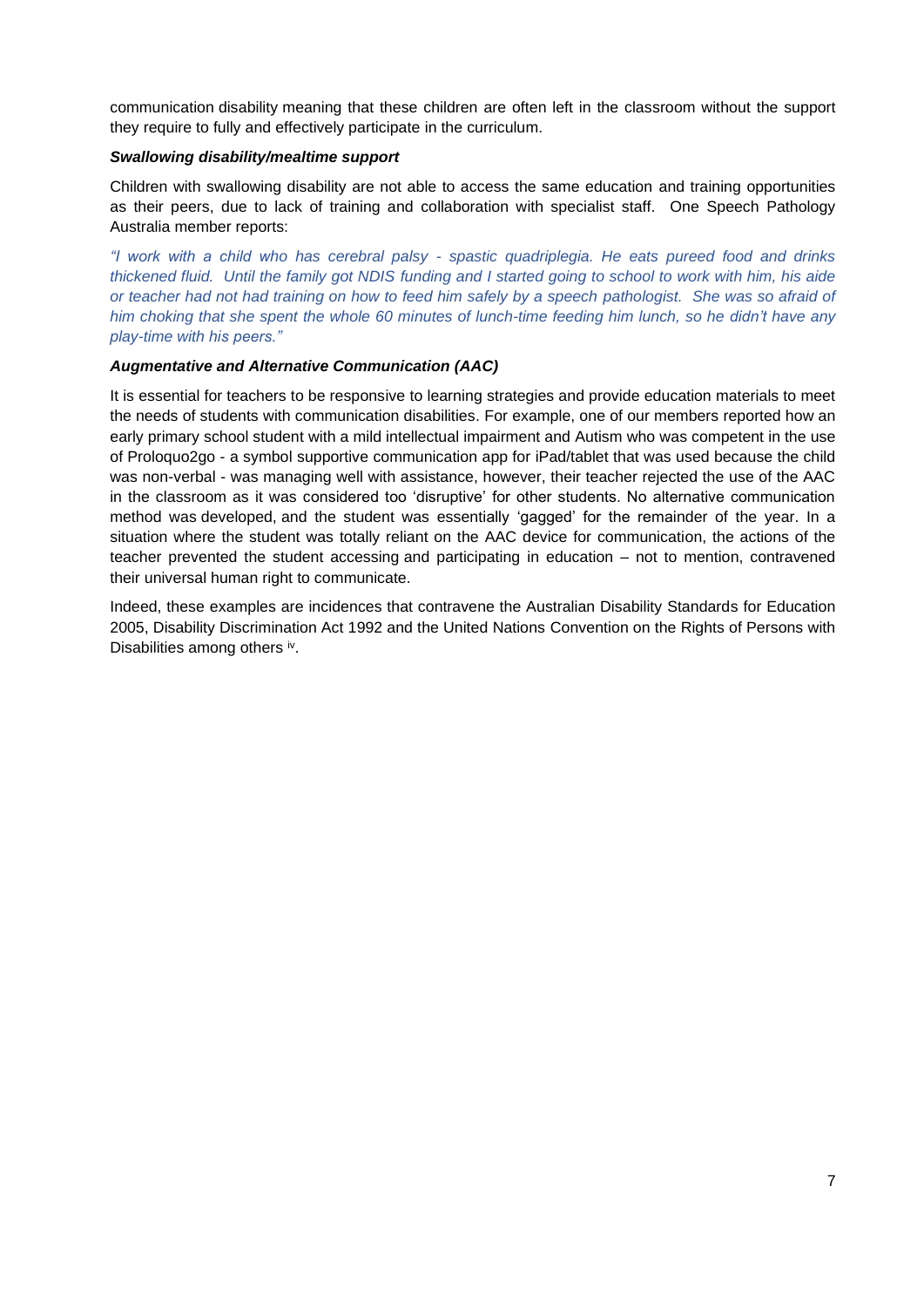# **Recommendations**

In summary, Speech Pathology Australia recommends:

- Mandatory training on the Disability Standards for Education 2005 to ensure accurate understanding and application of the Standards into everyday practice.
- Mandatory training to be completed by: Educators, Principals and Systems Leaders to ensure extensive knowledge and understanding and implementation of the standards across the sector.
- Mandatory training to include initial induction training with yearly refreshers to ensure ongoing compliance, understanding and implementation of the Standards.
- That specific efforts be made to increase awareness of the Standards for parents of students with disabilities.
- Full acknowledgement and understanding of the obligation for consultation within the Standards. Consultations should involve parents or students understanding and endorsing that the adjustments meet the needs of the students by way of signing off when adjustments have taken place.
- The development of resources and education and training to assist educators in the provision of reasonable adjustments and implementation of appropriate curriculum modifications to support students with disability to participate in education on the same basis of other students.
- All early childhood services, primary schools and high schools include speech pathologists as core staff, as part of multidisciplinary education teams. Speech pathologists should be an integrated part of the education team to provide support in applying reasonable adjustments to the curriculum.
- The provision of consistent and adequate access to speech pathology services at all school levels, across all states and education sectors.
- All undergraduate teacher training supports an understanding of the relationship between speech, language and communication and participation: communication is a human right, and essential for development of literacy, mental health and wellbeing.
- Recognition of the importance of communication development for children with complex communication needs and its inclusion as a component in continuing professional development for educators and support staff working with children with disabilities.
- Regular mealtime management training from a speech pathologist for support staff working with all students with swallowing disability, including those with a sensory based swallowing disability such as Autism.
- Regular training from a speech pathologist in using and programming alternative and augmentative communication systems for classroom use, tailored to each individual student.

If Speech Pathology Australia can assist in any other way or provide additional information please contact Ms Jane Delaney, Senior Advisor Early Childhood and Education on 03 9642 4899, or by email jdelane[y@speechpathologyaustralia.org.au.](mailto:agedcare@speechpathologyaustralia.org.au)